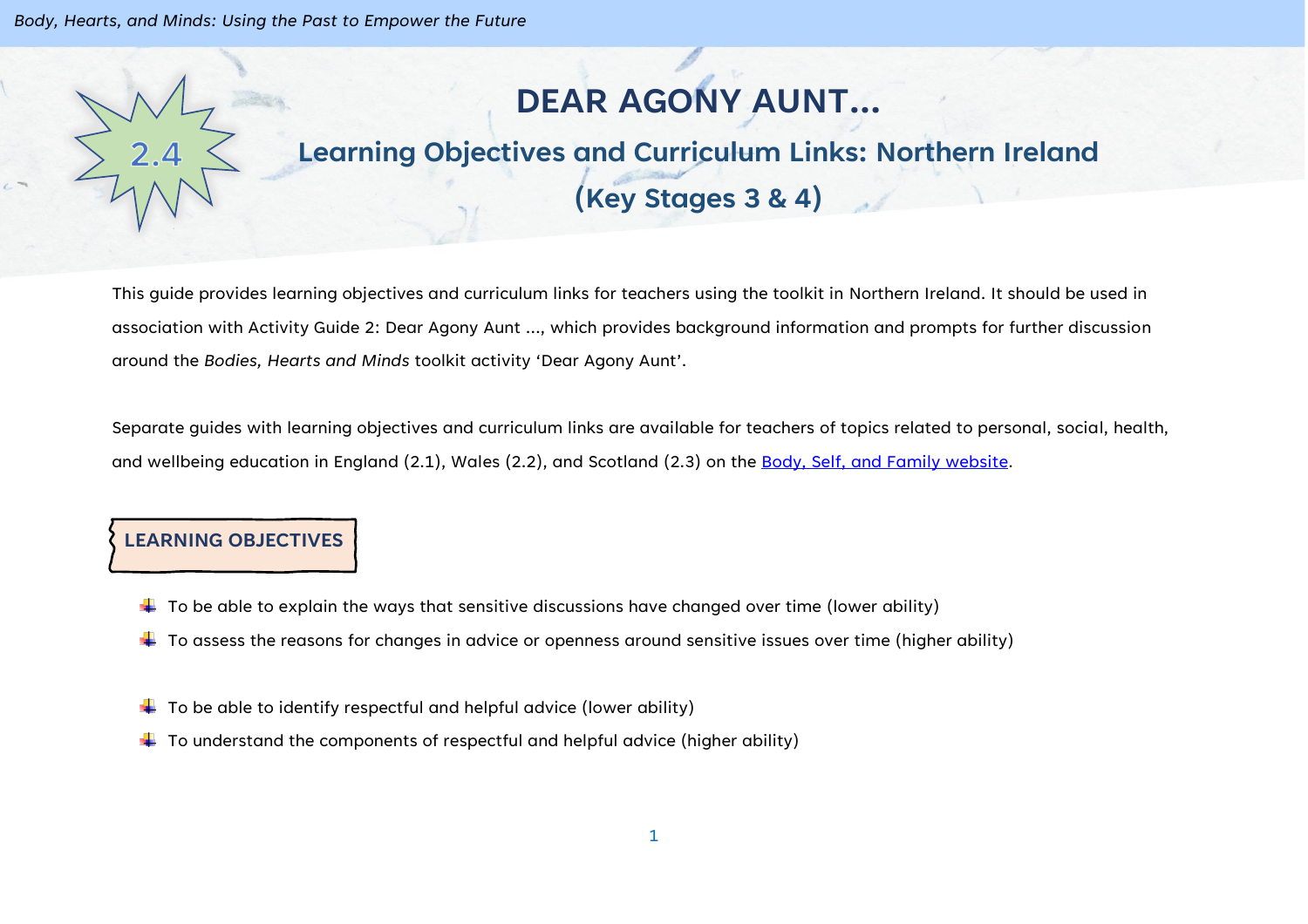- $\downarrow$  To understand where to get further advice on health and wellbeing (lower ability)
- $\downarrow$  To assess the reliability of different types of advice on health and wellbeing (higher ability)

## **HOW DOES THIS ACTIVITY LINK TO THE CURRICULUM?**

## **Learning for Life and Work: Personal Development (Northern Ireland)**

#### **Key Stage 3 (age 11-14)**

**Pupils should have opportunities to explore the topics and develop the skills listed under each key concept heading.**

| Self-awareness                                                                                                                                          | <b>Personal Health</b>                                                                                                                                                                                            | <b>Relationships</b>                                                                                                                                                                                         |
|---------------------------------------------------------------------------------------------------------------------------------------------------------|-------------------------------------------------------------------------------------------------------------------------------------------------------------------------------------------------------------------|--------------------------------------------------------------------------------------------------------------------------------------------------------------------------------------------------------------|
| Explore and express a sense of self, for<br>example, temperament, feelings and<br>emotions, personal responsibility, personal<br>needs, aspirations etc | Explore the concept of Health as the<br>development of a whole person, for<br>example, defining what makes up a whole<br>person, the need to develop physical,<br>mental, social, moral, cognitive etc            | Explore the qualities of relationships<br>including friendship, for example,<br>conditions for healthy relationships, types<br>of relationships, healthy boundaries,<br>gender issues in relationships, etc. |
| Explore personal morals, values and<br>beliefs, for example, the origin of personal<br>values, developing a moral framework,<br>personal integrity etc. | Investigate influences on physical and<br>emotional /mental personal health of, for<br>example, immunisation, regular physical<br>activity, personal hygiene, diet, stress,<br>addiction, life / work balance etc | Explore the qualities of a loving, respectful<br>relationship, for example, how choices<br>within a relationship affect both physical<br>and emotional development, friendships<br>etc.                      |
| Investigate the influences on a young<br>person, for example, peer pressure, media,                                                                     | Develop understanding about, and<br>strategies to manage, the effects of                                                                                                                                          | Develop coping strategies to deal with<br>challenging relationship scenarios, for                                                                                                                            |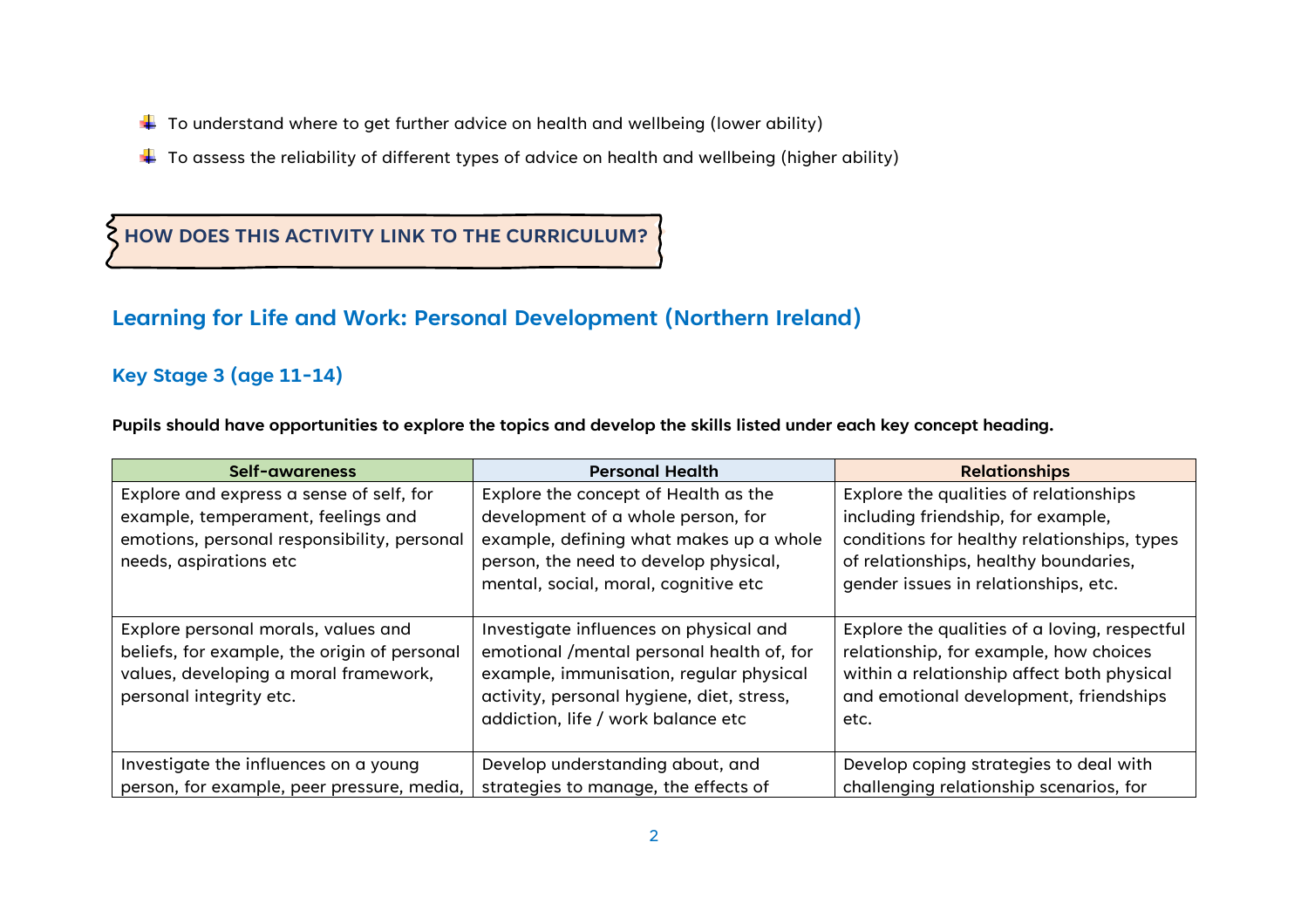| social and cultural trends, fears, anxieties<br>and motivations etc.                                                                                                                                                                                               | change on body, mind and behaviour, for<br>example, puberty, body image, mood<br>swings, etc | example, sibling rivalry, caring for<br>relatives, domestic violence, teenage<br>rebellion, child abuse, sexism, change in<br>family circumstances, coping with<br>rejection, loneliness and loss, etc. |
|--------------------------------------------------------------------------------------------------------------------------------------------------------------------------------------------------------------------------------------------------------------------|----------------------------------------------------------------------------------------------|---------------------------------------------------------------------------------------------------------------------------------------------------------------------------------------------------------|
| Explore the different ways to develop self<br>esteem, for example, enhanced self-<br>awareness, sense of security and self<br>worth, setting achievable targets,<br>developing resilience, new interests and<br>skills, learning to recognise achievement,<br>etc. |                                                                                              | Develop strategies to avoid and resolve<br>conflict, for example, active listening,<br>assertiveness, negotiation, mediation etc.                                                                       |

#### **Generic Learning Outcomes**

Activities in the Hearts, Bodies, and Minds toolkit contribute to the following learning outcomes that require the demonstration of skills and application of knowledge and understanding of Personal Development. Pupils should be able to:

- research and manage information effectively to investigate PD issues;
- show deeper understanding by thinking critically and flexibly, solving problems and making informed decisions;
- demonstrate creativity and initiative when developing ideas and following them through;
- work effectively with others;
- demonstrate self-management by working systemically, persisting with tasks, evaluating and improving own performance.